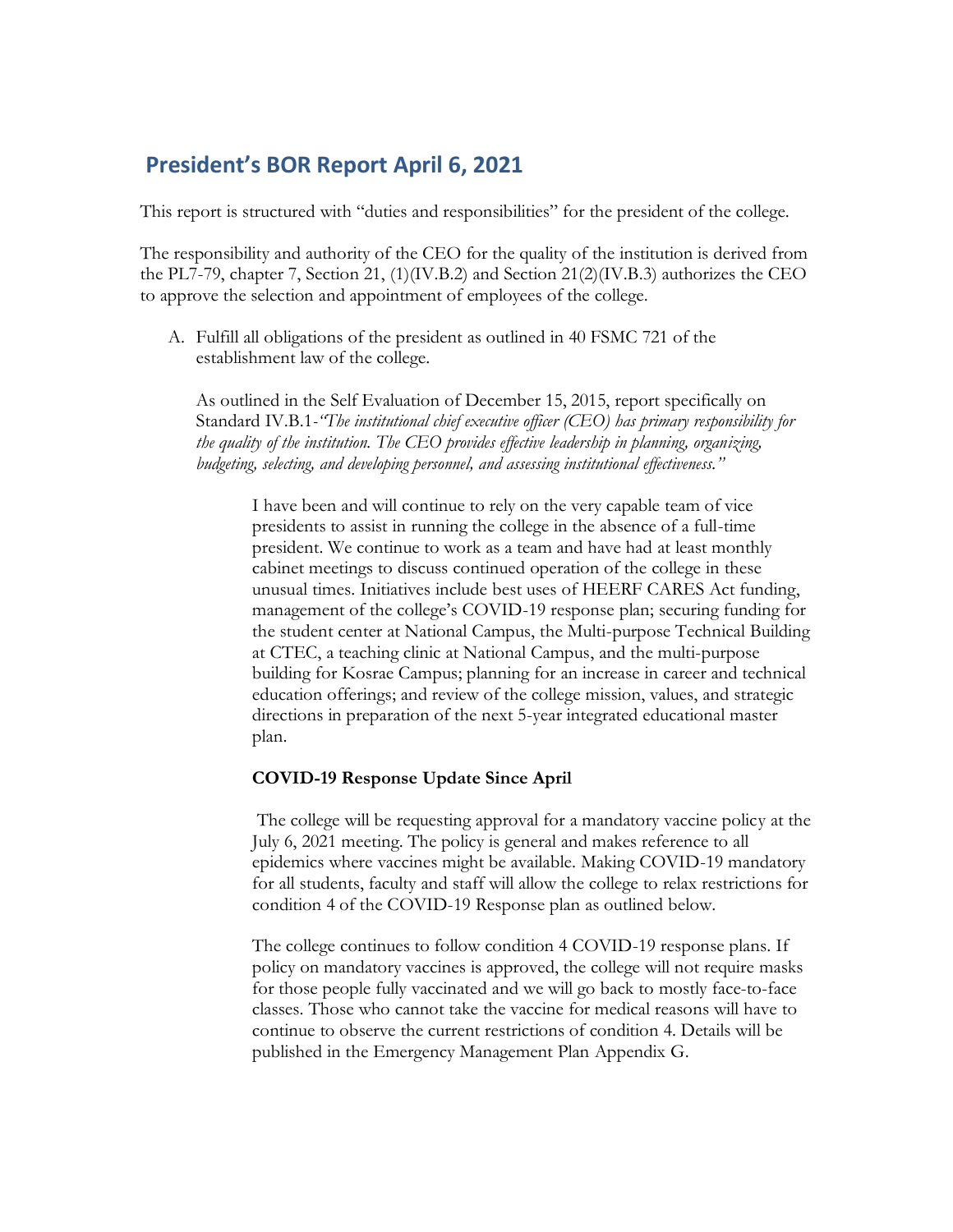The college plans to sponsored vaccination opportunities for students and families on campuses in Pohnpei June 14 and 15. The college faculty and staff in Pohnpei and Yap are about 77% vaccinated with Kosrae and Chuuk slightly less.

## **HEERF Funding plans**

WeCares Student Aid Program is a financial aid program for students who have incurred a past due balance since spring 2020 or the beginning of the emergency health declaration and pandemic. The program targets students who moved to online learning and encountered problems due to the method of delivery and keeping engaged in online learning. The program is designed to pay off the past due balance remaining after the regular financial aid programs are applied. Eligible students must complete the application, be enrolled for 12 credits fall 2021, have declared a major, and sign an agreement to seek counseling and tutoring as needed.

Free Laptop Student Aid is a second HEERF funded program where laptops will be given to students starting this summer based on availability of the laptops. Students complete an application which determines which eligible group the student will be placed in. The students will be divided into three groups – full-time students who have completed their FAFSA, enrolled in an undergraduate program with 12 credits, maintained a 2.0 cumulative GPA. New students will use high school GPA. Group 2 are students less than fulltime with a 2.0 cumulative GPA and Group 3 are all other students.

These two programs are designed to provide additional student support for those who experienced hardships related to the pandemic.

B. Retain and maintain full accreditation from ACCJC/WASC.

Preparation of the Institutional Self-Evaluation Report (ISER) is ongoing. Writing teams have submitted first drafts by May 21, 2021. The drafts are being reviewed by the technical writer consultant and then to committees for accuracy and completeness. A more final draft will be prepared and made available for third party comment, then final review by the college and the Board of Regents. The report is due to the external peer review team by August 1, 2022.

C. Ensure development of the next Strategic Plan 2018 – 2023 and Strategic Plan 2024- 2028.

> The Strategic Plan 2018-2023 has been completed and approved by the BOR. VPIEQA has prepared a short presentation for the Board on recommendations related to strategic directions during the July 2021 meeting. The next phase is to act on the recommendations and begin preparation of the next 5-year integrated educational master plan.